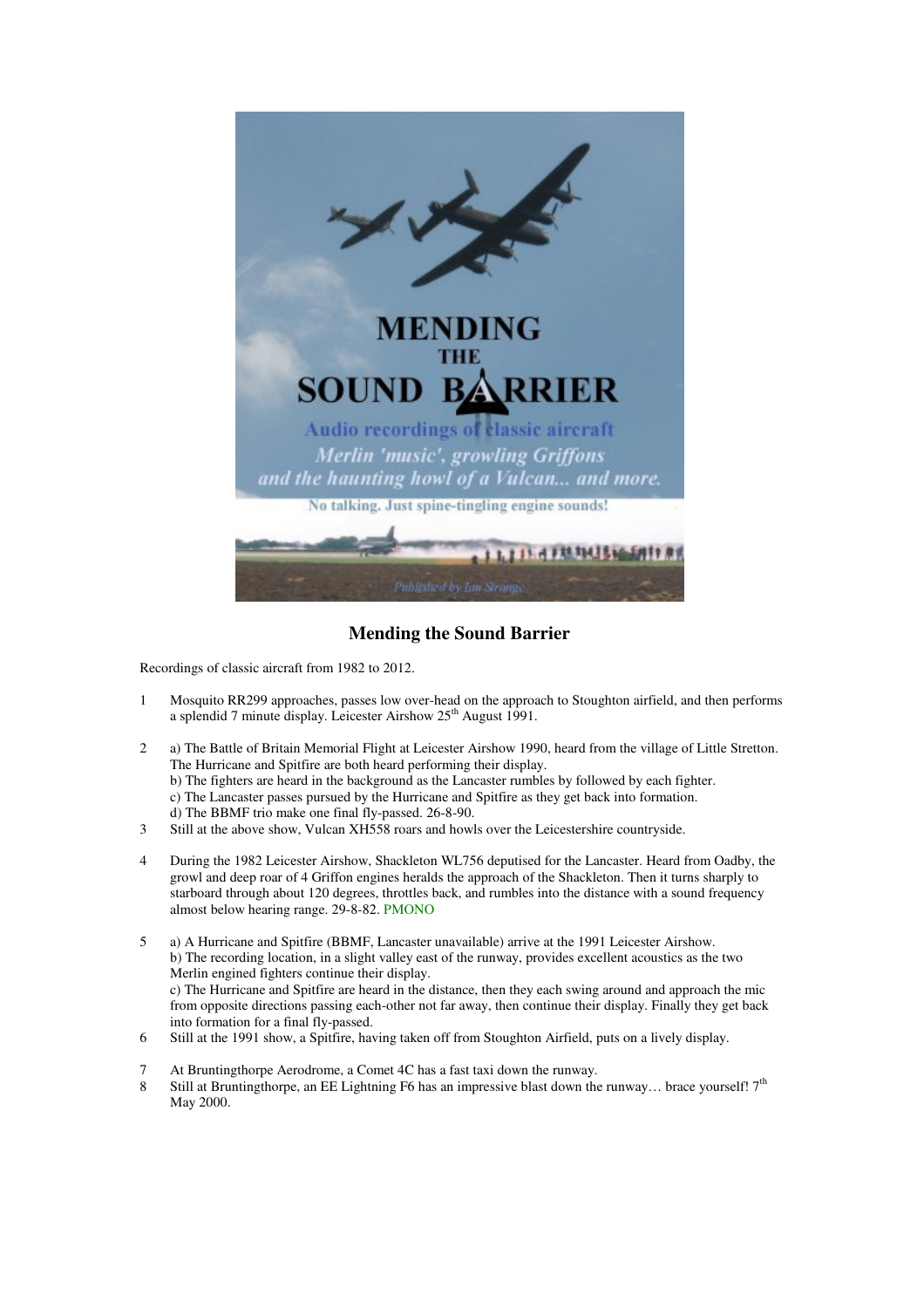- 9 During the Leicester Airshow 22<sup>nd</sup> August 1993, a pair of P51 Mustangs fly in formation over Oadby.
- 10 As above, continued.
- 11 As above, continued.
- 12 Flying passed Oadby during the 1994 Leicester Airshow (28<sup>th</sup> August), Mosquito RR299 roars passed, turns, and its twin engine sound beats away into the distance.
- 13 25<sup>th</sup> August 1996. A P51 Mustang performs its display over Oadby during that year's Leicester Airshow.
- 14 a) A chilly afternoon at Airbase, Coventry, 28<sup>th</sup> January 2012, with the airport fire-engine idling in the background.. Shackleton WR963 has its no.3 engine started up from cold. Almost 2 minutes later, no.4 engine springs to life. Attempts are made to start no.1 engine straight away, almost inaudible except when firing briefly twice and stalling. The grumpy old Griffon finally awakes after a further 3 minutes. See back cover photo. No.2 engine was awaiting the refitting of its propellers. b) No.3 engine is revved up, followed by no.4 engine.

c) No. 1 engine revs up, then 2 engines are shut down, followed by the last one. SOTA



15 During a Severn Valley Railway WW2 event,  $2<sup>nd</sup>$  July 2011. A steam engine stands in the background at Kidderminster, as a Lancaster passes by, turns over the town centre, and then heads straight for the mic and swoops directly over-head and away. SOTA

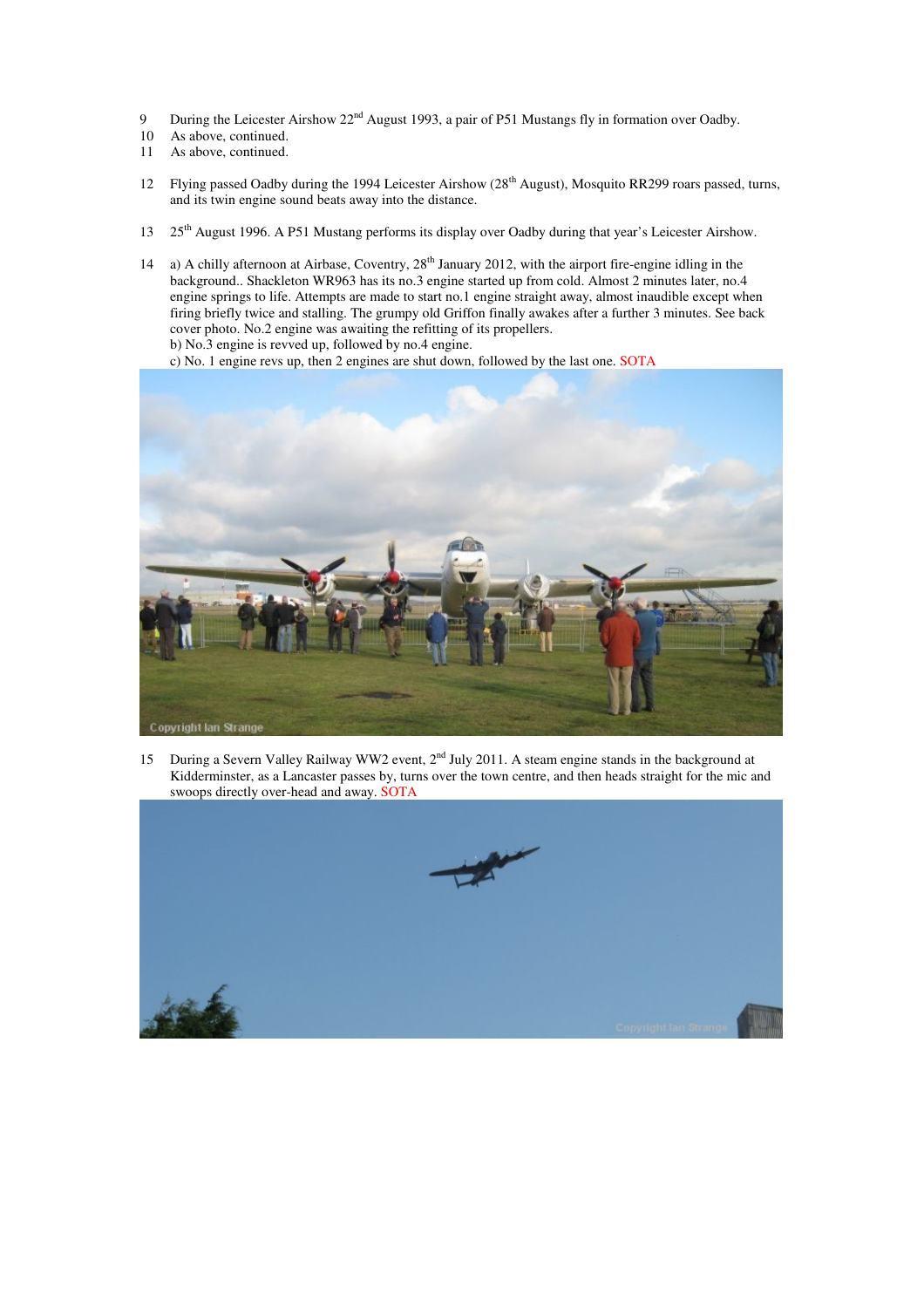16 Bruntingthorpe Aerodrome, 2nd Sep. 2001. A Victor, XM715, makes an impressive dash down the runway.



17 a) Still at Bruntingthorpe, EE Lightning F6, XR728, has each engine fired up ready for action. b) XR728 howls and roars like only a Lightning can.